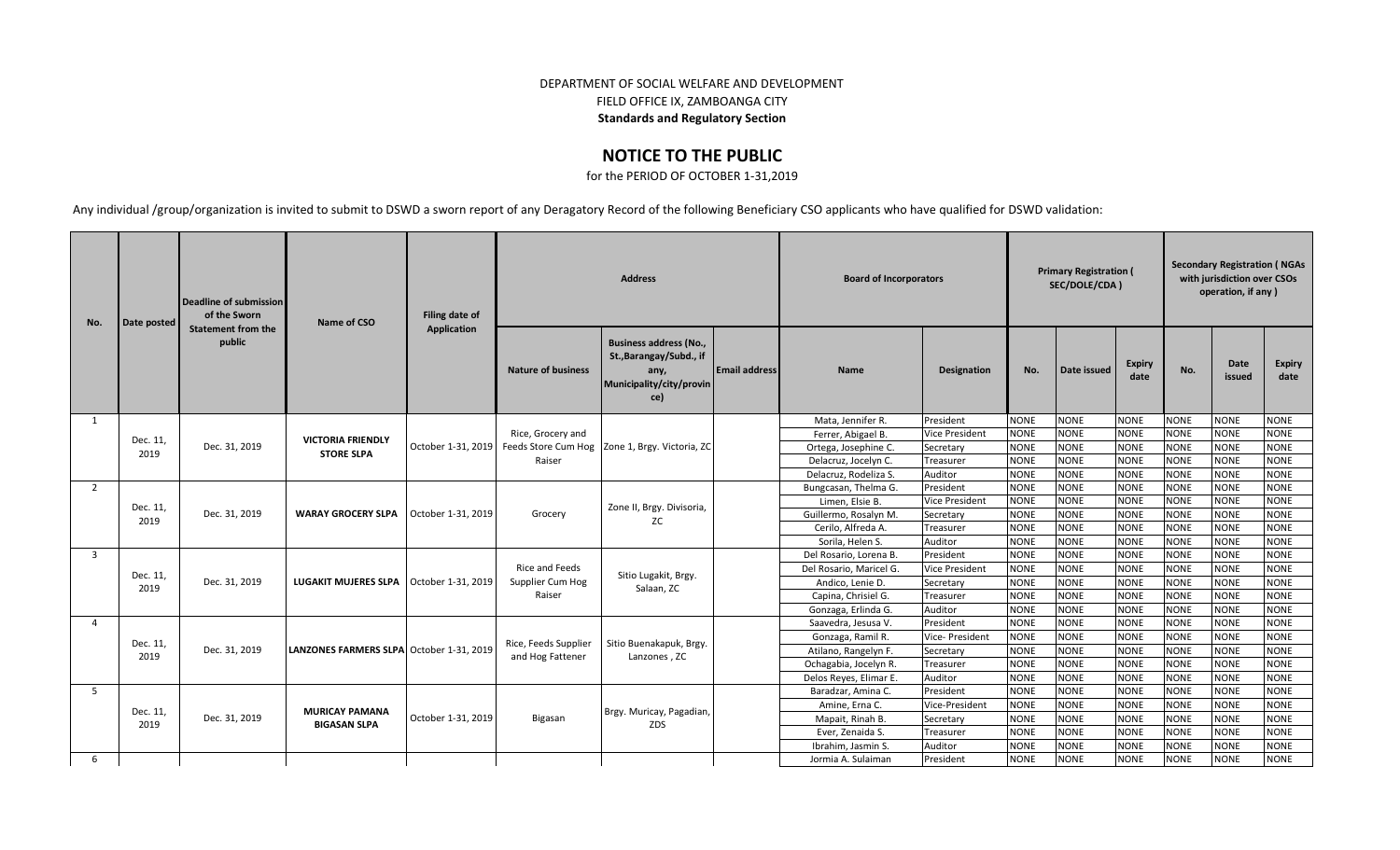|                | Dec. 11,       |               |                               |                    |                                                                       |                                        | Norhida M. Tangkol          | Vice-President                                                                                                                                                                                                                                                                                                                                                                                                                                                                      | NONE        | NONE        | <b>NONE</b> | <b>NONE</b> | <b>NONE</b>                                                                                                                                                                                                                                                                                                                                                                                                                                                                                                                                                                                                                                                                                                                                                                                                                                                                                                        | <b>NONE</b> |
|----------------|----------------|---------------|-------------------------------|--------------------|-----------------------------------------------------------------------|----------------------------------------|-----------------------------|-------------------------------------------------------------------------------------------------------------------------------------------------------------------------------------------------------------------------------------------------------------------------------------------------------------------------------------------------------------------------------------------------------------------------------------------------------------------------------------|-------------|-------------|-------------|-------------|--------------------------------------------------------------------------------------------------------------------------------------------------------------------------------------------------------------------------------------------------------------------------------------------------------------------------------------------------------------------------------------------------------------------------------------------------------------------------------------------------------------------------------------------------------------------------------------------------------------------------------------------------------------------------------------------------------------------------------------------------------------------------------------------------------------------------------------------------------------------------------------------------------------------|-------------|
|                | 2019           | Dec. 31, 2019 | <b>PISAANIAN SLPA</b>         | October 1-31, 2019 | Mini Mart                                                             | Pisa-an, Dinas, ZDS                    | Noronisa E. Manapad         | Secretary                                                                                                                                                                                                                                                                                                                                                                                                                                                                           | <b>NONE</b> | <b>NONE</b> | <b>NONE</b> | <b>NONE</b> | <b>NONE</b>                                                                                                                                                                                                                                                                                                                                                                                                                                                                                                                                                                                                                                                                                                                                                                                                                                                                                                        | <b>NONE</b> |
|                |                |               |                               |                    |                                                                       |                                        | Mariam P. Onching           | Treasurer                                                                                                                                                                                                                                                                                                                                                                                                                                                                           | <b>NONE</b> | <b>NONE</b> | <b>NONE</b> | <b>NONE</b> | <b>NONE</b>                                                                                                                                                                                                                                                                                                                                                                                                                                                                                                                                                                                                                                                                                                                                                                                                                                                                                                        | <b>NONE</b> |
|                |                |               |                               |                    |                                                                       |                                        | Dodong A. Pascual           | Auditor                                                                                                                                                                                                                                                                                                                                                                                                                                                                             | <b>NONE</b> | NONE        | <b>NONE</b> | <b>NONE</b> | <b>NONE</b>                                                                                                                                                                                                                                                                                                                                                                                                                                                                                                                                                                                                                                                                                                                                                                                                                                                                                                        | <b>NONE</b> |
| $\overline{7}$ |                |               |                               |                    |                                                                       |                                        | Apsa G. Bungso              | President                                                                                                                                                                                                                                                                                                                                                                                                                                                                           | <b>NONE</b> | <b>NONE</b> | <b>NONE</b> | <b>NONE</b> | <b>NONE</b>                                                                                                                                                                                                                                                                                                                                                                                                                                                                                                                                                                                                                                                                                                                                                                                                                                                                                                        | <b>NONE</b> |
|                | Dec. 11,       |               | <b>MCCT FNSP Fisher Folks</b> |                    | Motorboat Engine for                                                  |                                        | Gamil J. Gappal             | Vice President                                                                                                                                                                                                                                                                                                                                                                                                                                                                      | NONE        | NONE        | <b>NONE</b> | <b>NONE</b> | <b>NONE</b>                                                                                                                                                                                                                                                                                                                                                                                                                                                                                                                                                                                                                                                                                                                                                                                                                                                                                                        | <b>NONE</b> |
|                | 2019           | Dec. 31, 2019 | Association                   | October 1-31, 2019 | the Beneficiaries of                                                  | Bugguk, Kasanyangan, ZC                | Alnaid A. Puddin            | Secretary                                                                                                                                                                                                                                                                                                                                                                                                                                                                           | <b>NONE</b> | <b>NONE</b> | <b>NONE</b> | <b>NONE</b> | <b>NONE</b><br><b>NONE</b><br><b>NONE</b><br><b>NONE</b><br><b>NONE</b><br><b>NONE</b><br><b>NONE</b><br><b>NONE</b><br><b>NONE</b><br><b>NONE</b><br><b>NONE</b><br><b>NONE</b><br><b>NONE</b><br>NONE<br><b>NONE</b><br><b>NONE</b><br><b>NONE</b><br><b>NONE</b><br><b>NONE</b><br><b>NONE</b><br><b>NONE</b><br><b>NONE</b><br><b>NONE</b><br><b>NONE</b><br><b>NONE</b><br><b>NONE</b><br><b>NONE</b><br><b>NONE</b><br><b>NONE</b><br><b>NONE</b><br><b>NONE</b><br>NONE<br><b>NONE</b><br><b>NONE</b><br><b>NONE</b><br><b>NONE</b><br><b>NONE</b><br><b>NONE</b><br><b>NONE</b><br><b>NONE</b><br><b>NONE</b><br><b>NONE</b><br><b>NONE</b><br><b>NONE</b><br><b>NONE</b><br><b>NONE</b><br><b>NONE</b><br><b>NONE</b><br><b>NONE</b><br><b>NONE</b><br><b>NONE</b><br><b>NONE</b><br><b>NONE</b><br><b>NONE</b><br><b>NONE</b><br><b>NONE</b><br><b>NONE</b><br><b>NONE</b><br><b>NONE</b><br><b>NONE</b> |             |
|                |                |               |                               |                    | MCCT-FNSP                                                             |                                        | Raneesa S. Puddin           | Treasurer                                                                                                                                                                                                                                                                                                                                                                                                                                                                           | <b>NONE</b> | <b>NONE</b> | <b>NONE</b> | <b>NONE</b> |                                                                                                                                                                                                                                                                                                                                                                                                                                                                                                                                                                                                                                                                                                                                                                                                                                                                                                                    |             |
|                |                |               |                               |                    |                                                                       |                                        |                             | Auditor                                                                                                                                                                                                                                                                                                                                                                                                                                                                             | <b>NONE</b> | <b>NONE</b> | <b>NONE</b> | <b>NONE</b> |                                                                                                                                                                                                                                                                                                                                                                                                                                                                                                                                                                                                                                                                                                                                                                                                                                                                                                                    |             |
| 8              |                |               |                               |                    | Provision of Agri-                                                    |                                        | Nur-iya M. Teteng           | President                                                                                                                                                                                                                                                                                                                                                                                                                                                                           | <b>NONE</b> | <b>NONE</b> | <b>NONE</b> | <b>NONE</b> |                                                                                                                                                                                                                                                                                                                                                                                                                                                                                                                                                                                                                                                                                                                                                                                                                                                                                                                    |             |
|                | Dec. 11,       |               | <b>SACOL ISLAND MCCT</b>      |                    |                                                                       |                                        | Lucia A. Mansul             | <b>Vice President</b>                                                                                                                                                                                                                                                                                                                                                                                                                                                               | <b>NONE</b> | <b>NONE</b> | <b>NONE</b> | <b>NONE</b> |                                                                                                                                                                                                                                                                                                                                                                                                                                                                                                                                                                                                                                                                                                                                                                                                                                                                                                                    |             |
|                | 2019           | Dec. 31, 2019 | <b>FARMERS ASSOCIATION</b>    | October 1-31, 2019 | Farming Supplies for<br>MCCT-IP Farmers of                            | Busay, Landang Laum,                   | Jum A. Alumpuni             | Secretary                                                                                                                                                                                                                                                                                                                                                                                                                                                                           | <b>NONE</b> | <b>NONE</b> | <b>NONE</b> | <b>NONE</b> |                                                                                                                                                                                                                                                                                                                                                                                                                                                                                                                                                                                                                                                                                                                                                                                                                                                                                                                    |             |
|                |                |               |                               |                    | Sacol Island                                                          | Landang Gua, Pasilmanta                | Naira A. Imari              | Treasurer                                                                                                                                                                                                                                                                                                                                                                                                                                                                           | <b>NONE</b> | NONE        | <b>NONE</b> | <b>NONE</b> |                                                                                                                                                                                                                                                                                                                                                                                                                                                                                                                                                                                                                                                                                                                                                                                                                                                                                                                    |             |
|                |                |               |                               |                    |                                                                       |                                        |                             | Auditor                                                                                                                                                                                                                                                                                                                                                                                                                                                                             | <b>NONE</b> | <b>NONE</b> | <b>NONE</b> | <b>NONE</b> |                                                                                                                                                                                                                                                                                                                                                                                                                                                                                                                                                                                                                                                                                                                                                                                                                                                                                                                    |             |
| 9              |                |               |                               |                    |                                                                       |                                        | Hingie, Mudzna H.           | President                                                                                                                                                                                                                                                                                                                                                                                                                                                                           | <b>NONE</b> | <b>NONE</b> | <b>NONE</b> | <b>NONE</b> |                                                                                                                                                                                                                                                                                                                                                                                                                                                                                                                                                                                                                                                                                                                                                                                                                                                                                                                    |             |
|                | Dec. 11,       |               | <b>TUMPUKAN DINGIN-</b>       |                    | Provision of                                                          | Baliwasan, Camppo                      | Malik, Danny S.             | <b>Vice President</b>                                                                                                                                                                                                                                                                                                                                                                                                                                                               | <b>NONE</b> | <b>NONE</b> | <b>NONE</b> | <b>NONE</b> |                                                                                                                                                                                                                                                                                                                                                                                                                                                                                                                                                                                                                                                                                                                                                                                                                                                                                                                    |             |
|                | 2019           | Dec. 31, 2019 | <b>DINGIN</b>                 |                    | October 1-31, 2019 Freezer/Refrigerator to<br><b>MCCT Ice Vendors</b> | Islam, Rio Hondo & Sta.<br>Barbara, ZC | Sallim, Hamida P.           | Secretary                                                                                                                                                                                                                                                                                                                                                                                                                                                                           | <b>NONE</b> | <b>NONE</b> | <b>NONE</b> | <b>NONE</b> |                                                                                                                                                                                                                                                                                                                                                                                                                                                                                                                                                                                                                                                                                                                                                                                                                                                                                                                    |             |
|                |                |               |                               |                    |                                                                       |                                        | Harun, Saada B.             | Treasurer                                                                                                                                                                                                                                                                                                                                                                                                                                                                           | <b>NONE</b> | <b>NONE</b> | <b>NONE</b> | <b>NONE</b> |                                                                                                                                                                                                                                                                                                                                                                                                                                                                                                                                                                                                                                                                                                                                                                                                                                                                                                                    |             |
|                |                |               |                               |                    |                                                                       |                                        | Jumah, Radzmina O.          | Auditor                                                                                                                                                                                                                                                                                                                                                                                                                                                                             | <b>NONE</b> | NONE        | <b>NONE</b> | <b>NONE</b> |                                                                                                                                                                                                                                                                                                                                                                                                                                                                                                                                                                                                                                                                                                                                                                                                                                                                                                                    |             |
| 10             |                |               |                               |                    | Provision of                                                          |                                        | Randie C. Jalon             | President                                                                                                                                                                                                                                                                                                                                                                                                                                                                           | <b>NONE</b> | <b>NONE</b> | <b>NONE</b> | <b>NONE</b> |                                                                                                                                                                                                                                                                                                                                                                                                                                                                                                                                                                                                                                                                                                                                                                                                                                                                                                                    |             |
|                | Dec. 11,       |               | <b>LATUAN MCCT-IP</b>         |                    | <b>Agricultural Power</b>                                             |                                        |                             | Vice- President                                                                                                                                                                                                                                                                                                                                                                                                                                                                     | <b>NONE</b> | <b>NONE</b> | <b>NONE</b> | <b>NONE</b> |                                                                                                                                                                                                                                                                                                                                                                                                                                                                                                                                                                                                                                                                                                                                                                                                                                                                                                                    |             |
|                | 2019           | Dec. 31, 2019 | <b>FARMERS ASSOCIATION</b>    | October 1-31, 2019 | Sprayer to Farming                                                    | Latuan, ZC                             | Rachel Canete               | Secretary                                                                                                                                                                                                                                                                                                                                                                                                                                                                           | <b>NONE</b> | <b>NONE</b> | <b>NONE</b> | <b>NONE</b> |                                                                                                                                                                                                                                                                                                                                                                                                                                                                                                                                                                                                                                                                                                                                                                                                                                                                                                                    |             |
|                |                |               |                               |                    | Tools for ICC in                                                      |                                        | <b>Wederlyn Napoloreyes</b> | Treasurer                                                                                                                                                                                                                                                                                                                                                                                                                                                                           | <b>NONE</b> | <b>NONE</b> | <b>NONE</b> | <b>NONE</b> |                                                                                                                                                                                                                                                                                                                                                                                                                                                                                                                                                                                                                                                                                                                                                                                                                                                                                                                    |             |
|                |                |               |                               |                    | <b>Barangay Latuan</b>                                                |                                        |                             | Auditor                                                                                                                                                                                                                                                                                                                                                                                                                                                                             | <b>NONE</b> | NONE        | <b>NONE</b> | <b>NONE</b> |                                                                                                                                                                                                                                                                                                                                                                                                                                                                                                                                                                                                                                                                                                                                                                                                                                                                                                                    |             |
| 11             |                |               |                               |                    |                                                                       | President<br>Jumdani, Merilyn A.       | <b>NONE</b>                 | <b>NONE</b>                                                                                                                                                                                                                                                                                                                                                                                                                                                                         | <b>NONE</b> | <b>NONE</b> |             |             |                                                                                                                                                                                                                                                                                                                                                                                                                                                                                                                                                                                                                                                                                                                                                                                                                                                                                                                    |             |
|                | Dec. 11,       |               | <b>D2 MCCT-IP PEDICAB</b>     |                    | Provision of Livelihood                                               | Rio Hondo, Sta. Barbara                | Iraji, Ardi J.              | Vice-President                                                                                                                                                                                                                                                                                                                                                                                                                                                                      | <b>NONE</b> | <b>NONE</b> | <b>NONE</b> | <b>NONE</b> |                                                                                                                                                                                                                                                                                                                                                                                                                                                                                                                                                                                                                                                                                                                                                                                                                                                                                                                    |             |
|                | 2019           | Dec. 31, 2019 | <b>OPERATOR ASSOCIATION</b>   | October 1-31, 2019 | Kit for Pedicab Drivers                                               | and Sta. Catalilna, ZC                 | Padilla, Sharon S.          | Secretary                                                                                                                                                                                                                                                                                                                                                                                                                                                                           | <b>NONE</b> | <b>NONE</b> | <b>NONE</b> | <b>NONE</b> |                                                                                                                                                                                                                                                                                                                                                                                                                                                                                                                                                                                                                                                                                                                                                                                                                                                                                                                    |             |
|                |                |               |                               |                    |                                                                       |                                        | Suaib, Sherilyn U.          | Treasurer                                                                                                                                                                                                                                                                                                                                                                                                                                                                           | <b>NONE</b> | NONE        | <b>NONE</b> | <b>NONE</b> |                                                                                                                                                                                                                                                                                                                                                                                                                                                                                                                                                                                                                                                                                                                                                                                                                                                                                                                    |             |
|                |                |               |                               |                    |                                                                       |                                        |                             |                                                                                                                                                                                                                                                                                                                                                                                                                                                                                     |             |             | <b>NONE</b> | <b>NONE</b> |                                                                                                                                                                                                                                                                                                                                                                                                                                                                                                                                                                                                                                                                                                                                                                                                                                                                                                                    |             |
| 12             |                |               |                               |                    |                                                                       |                                        | Sandi, Noralyn F.           |                                                                                                                                                                                                                                                                                                                                                                                                                                                                                     |             |             | <b>NONE</b> | <b>NONE</b> |                                                                                                                                                                                                                                                                                                                                                                                                                                                                                                                                                                                                                                                                                                                                                                                                                                                                                                                    |             |
|                | Dec. 11,       |               | <b>TUMPUKAN</b>               |                    | Provision of Livelihood                                               | Baliwasan, Mariki, Rio                 | Jai, Farhana I.             |                                                                                                                                                                                                                                                                                                                                                                                                                                                                                     |             |             | <b>NONE</b> | <b>NONE</b> |                                                                                                                                                                                                                                                                                                                                                                                                                                                                                                                                                                                                                                                                                                                                                                                                                                                                                                                    |             |
|                | 2019           | Dec. 31, 2019 | PAMANGANAN                    | October 1-31, 2019 | Kit for Carinderia                                                    | Hondo & Sta. Catalina,                 | Ellam, Helem L.             |                                                                                                                                                                                                                                                                                                                                                                                                                                                                                     |             |             | <b>NONE</b> | <b>NONE</b> |                                                                                                                                                                                                                                                                                                                                                                                                                                                                                                                                                                                                                                                                                                                                                                                                                                                                                                                    |             |
|                |                |               |                               |                    |                                                                       | ZC                                     | Baclayan, Alfreza C.        |                                                                                                                                                                                                                                                                                                                                                                                                                                                                                     |             |             | <b>NONE</b> | <b>NONE</b> |                                                                                                                                                                                                                                                                                                                                                                                                                                                                                                                                                                                                                                                                                                                                                                                                                                                                                                                    |             |
|                |                |               |                               |                    |                                                                       |                                        | Balamo, Nurhaina P.         |                                                                                                                                                                                                                                                                                                                                                                                                                                                                                     |             |             | <b>NONE</b> | <b>NONE</b> |                                                                                                                                                                                                                                                                                                                                                                                                                                                                                                                                                                                                                                                                                                                                                                                                                                                                                                                    |             |
| 13             |                |               |                               |                    |                                                                       |                                        | Ronquillo, Estrella B.      |                                                                                                                                                                                                                                                                                                                                                                                                                                                                                     |             |             | <b>NONE</b> | <b>NONE</b> |                                                                                                                                                                                                                                                                                                                                                                                                                                                                                                                                                                                                                                                                                                                                                                                                                                                                                                                    |             |
|                | Dec. 11,       |               | <b>BULANIT SLP</b>            |                    |                                                                       |                                        | Geguiera, Andrea T.         |                                                                                                                                                                                                                                                                                                                                                                                                                                                                                     |             |             | <b>NONE</b> | <b>NONE</b> |                                                                                                                                                                                                                                                                                                                                                                                                                                                                                                                                                                                                                                                                                                                                                                                                                                                                                                                    |             |
|                | 2019           | Dec. 31, 2019 | <b>ASSOCIATION</b>            | October 1-31, 2019 | <b>Milled Rice</b>                                                    | Bunalit, Labangan, ZDS                 | Macalisang, Editha B.       | <b>NONE</b><br>Auditor<br><b>NONE</b><br><b>NONE</b><br><b>NONE</b><br>President<br><b>NONE</b><br><b>NONE</b><br>Vice-President<br><b>NONE</b><br><b>VONE</b><br>Secretary<br><b>NONE</b><br><b>NONE</b><br>Treasurer<br>Auditor<br><b>NONE</b><br>NONE<br><b>NONE</b><br><b>NONE</b><br>President<br><b>NONE</b><br>Vice President<br>NONE<br>Secretary<br>NONE<br>NONE<br>Treasurer<br><b>NONE</b><br>NONE<br>NONE<br>NONE<br>Auditor<br><b>NONE</b><br><b>NONE</b><br>President |             | <b>NONE</b> | <b>NONE</b> | <b>NONE</b> | <b>NONE</b>                                                                                                                                                                                                                                                                                                                                                                                                                                                                                                                                                                                                                                                                                                                                                                                                                                                                                                        |             |
|                |                |               |                               |                    |                                                                       |                                        | Alabe, Teresita B.          |                                                                                                                                                                                                                                                                                                                                                                                                                                                                                     |             |             | <b>NONE</b> | <b>NONE</b> | <b>NONE</b>                                                                                                                                                                                                                                                                                                                                                                                                                                                                                                                                                                                                                                                                                                                                                                                                                                                                                                        | <b>NONE</b> |
|                |                |               |                               |                    |                                                                       |                                        | Cantago, Bregette P.        |                                                                                                                                                                                                                                                                                                                                                                                                                                                                                     |             |             | <b>NONE</b> | <b>NONE</b> | <b>NONE</b>                                                                                                                                                                                                                                                                                                                                                                                                                                                                                                                                                                                                                                                                                                                                                                                                                                                                                                        | <b>NONE</b> |
| 14             |                |               |                               |                    |                                                                       |                                        | Indah Taas H. Hadil         |                                                                                                                                                                                                                                                                                                                                                                                                                                                                                     |             |             | <b>NONE</b> | <b>NONE</b> | <b>NONE</b>                                                                                                                                                                                                                                                                                                                                                                                                                                                                                                                                                                                                                                                                                                                                                                                                                                                                                                        | <b>NONE</b> |
|                | Dec. 11,       |               | <b>MAMPANG GROUP OF</b>       |                    | Provision of Sewing                                                   | Mampang, Kasanyangan,                  | Virginia C. Saromines       | Vice President                                                                                                                                                                                                                                                                                                                                                                                                                                                                      | <b>NONE</b> | <b>NONE</b> | <b>NONE</b> | <b>NONE</b> | <b>NONE</b>                                                                                                                                                                                                                                                                                                                                                                                                                                                                                                                                                                                                                                                                                                                                                                                                                                                                                                        | <b>NONE</b> |
|                | 2019           | Dec. 31, 2019 | <b>SEAMSTRESS</b>             | October 1-31, 2019 | Machine                                                               | ZC                                     | Jalma L. Ammak              | Secretary                                                                                                                                                                                                                                                                                                                                                                                                                                                                           | <b>NONE</b> | <b>NONE</b> | <b>NONE</b> | <b>NONE</b> | <b>NONE</b>                                                                                                                                                                                                                                                                                                                                                                                                                                                                                                                                                                                                                                                                                                                                                                                                                                                                                                        | <b>NONE</b> |
|                |                |               | <b>ASSOCIATION</b>            |                    |                                                                       |                                        | Celina A. Juhan             | Treasurer                                                                                                                                                                                                                                                                                                                                                                                                                                                                           | NONE        | <b>NONE</b> | <b>NONE</b> | <b>NONE</b> | <b>NONE</b>                                                                                                                                                                                                                                                                                                                                                                                                                                                                                                                                                                                                                                                                                                                                                                                                                                                                                                        | <b>NONE</b> |
|                |                |               |                               |                    |                                                                       |                                        |                             | Auditor                                                                                                                                                                                                                                                                                                                                                                                                                                                                             | <b>NONE</b> | <b>NONE</b> | <b>NONE</b> | <b>NONE</b> | <b>NONE</b>                                                                                                                                                                                                                                                                                                                                                                                                                                                                                                                                                                                                                                                                                                                                                                                                                                                                                                        | <b>NONE</b> |
| 15             |                |               |                               |                    |                                                                       |                                        | Jangad, Felbie M.           | President                                                                                                                                                                                                                                                                                                                                                                                                                                                                           | <b>NONE</b> | <b>NONE</b> | <b>NONE</b> | <b>NONE</b> | <b>NONE</b>                                                                                                                                                                                                                                                                                                                                                                                                                                                                                                                                                                                                                                                                                                                                                                                                                                                                                                        | <b>NONE</b> |
|                | Dec. 11,       |               |                               |                    | General Merchandise                                                   | Brgy. Laperian, Tukuran,               | Lapar, Marivic P.           | <b>Vice President</b>                                                                                                                                                                                                                                                                                                                                                                                                                                                               | <b>NONE</b> | <b>NONE</b> | <b>NONE</b> | <b>NONE</b> | <b>NONE</b>                                                                                                                                                                                                                                                                                                                                                                                                                                                                                                                                                                                                                                                                                                                                                                                                                                                                                                        | <b>NONE</b> |
|                | 2019           | Dec. 31, 2019 | <b>LAPERIAN SLPA</b>          | October 1-31, 2019 | of Farm Inputs                                                        | ZDS                                    | Cabuguas, Remely C.         | Secretary                                                                                                                                                                                                                                                                                                                                                                                                                                                                           | <b>NONE</b> | <b>NONE</b> | <b>NONE</b> | <b>NONE</b> | <b>NONE</b>                                                                                                                                                                                                                                                                                                                                                                                                                                                                                                                                                                                                                                                                                                                                                                                                                                                                                                        | <b>NONE</b> |
|                |                |               |                               |                    |                                                                       |                                        | Anaviso, Nelma D.           | Treasurer                                                                                                                                                                                                                                                                                                                                                                                                                                                                           | <b>NONE</b> | <b>NONE</b> | <b>NONE</b> | <b>NONE</b> | <b>NONE</b>                                                                                                                                                                                                                                                                                                                                                                                                                                                                                                                                                                                                                                                                                                                                                                                                                                                                                                        | NONE        |
|                |                |               |                               |                    |                                                                       |                                        | Lavilla, Jocelyn M.         | Auditor                                                                                                                                                                                                                                                                                                                                                                                                                                                                             | NONE        | NONE        | <b>NONE</b> | <b>NONE</b> | <b>NONE</b>                                                                                                                                                                                                                                                                                                                                                                                                                                                                                                                                                                                                                                                                                                                                                                                                                                                                                                        | <b>NONE</b> |
| 16             |                |               |                               |                    |                                                                       |                                        | Alfredo H. Corbo            | President                                                                                                                                                                                                                                                                                                                                                                                                                                                                           | <b>NONE</b> | NONE        | <b>NONE</b> | <b>NONE</b> | <b>NONE</b>                                                                                                                                                                                                                                                                                                                                                                                                                                                                                                                                                                                                                                                                                                                                                                                                                                                                                                        | <b>NONE</b> |
|                | $\Delta$ er 11 |               | LICOMO MCCT IP                |                    | Provision of Motorboat                                                |                                        |                             | Vice- President                                                                                                                                                                                                                                                                                                                                                                                                                                                                     | <b>NONE</b> | <b>NONE</b> | <b>NONE</b> | <b>NONE</b> | <b>NONE</b>                                                                                                                                                                                                                                                                                                                                                                                                                                                                                                                                                                                                                                                                                                                                                                                                                                                                                                        | <b>NONE</b> |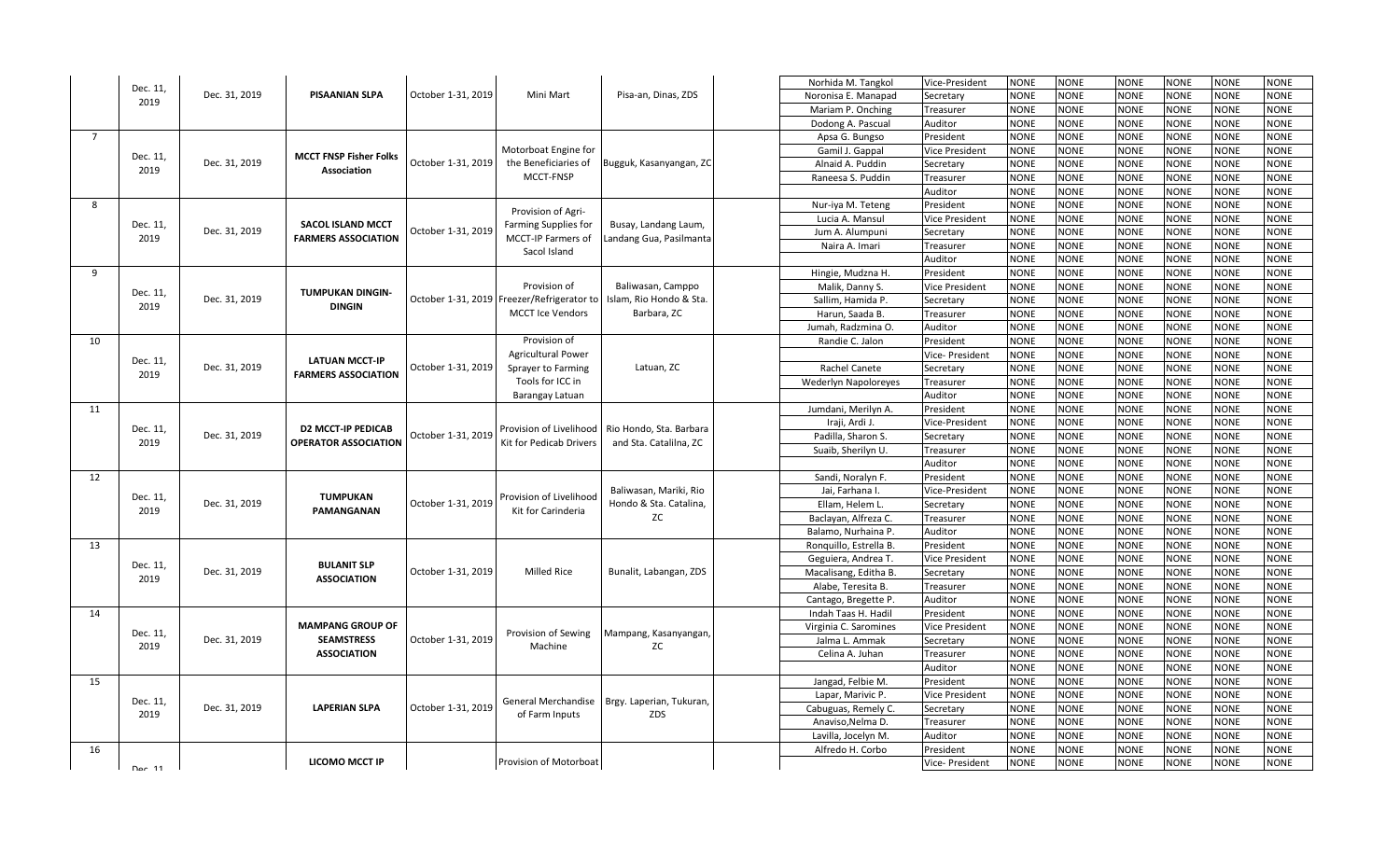| $UCU$ . 11,      | Dec. 31, 2019 | <b>FISHERFOLKS</b>           | October 1-31, 2019 | Engine to MCCT IP                             | Tumitus, ZC                                            | Criselyn B. Sendrome      | Secretary             | <b>NONE</b>                                                                                                                                                                                                                                                                                                                                                                                                                                                                                                                                                                                                                                                                                                                                                                                                                                                                                                                                                                                                                                                                                                                                                                                                                                                                                                                                                                                                                                                                                                                                                                                                                                                                                                                                                                                                                                                                                                                                                                                                                                                                                                                                                  | <b>NONE</b> | <b>NONE</b> | <b>NONE</b> | <b>NONE</b> | <b>NONE</b> |
|------------------|---------------|------------------------------|--------------------|-----------------------------------------------|--------------------------------------------------------|---------------------------|-----------------------|--------------------------------------------------------------------------------------------------------------------------------------------------------------------------------------------------------------------------------------------------------------------------------------------------------------------------------------------------------------------------------------------------------------------------------------------------------------------------------------------------------------------------------------------------------------------------------------------------------------------------------------------------------------------------------------------------------------------------------------------------------------------------------------------------------------------------------------------------------------------------------------------------------------------------------------------------------------------------------------------------------------------------------------------------------------------------------------------------------------------------------------------------------------------------------------------------------------------------------------------------------------------------------------------------------------------------------------------------------------------------------------------------------------------------------------------------------------------------------------------------------------------------------------------------------------------------------------------------------------------------------------------------------------------------------------------------------------------------------------------------------------------------------------------------------------------------------------------------------------------------------------------------------------------------------------------------------------------------------------------------------------------------------------------------------------------------------------------------------------------------------------------------------------|-------------|-------------|-------------|-------------|-------------|
| 2019             |               | <b>ASSOCIATION</b>           |                    | Fisherfolks of Licomo                         |                                                        |                           |                       | <b>NONE</b>                                                                                                                                                                                                                                                                                                                                                                                                                                                                                                                                                                                                                                                                                                                                                                                                                                                                                                                                                                                                                                                                                                                                                                                                                                                                                                                                                                                                                                                                                                                                                                                                                                                                                                                                                                                                                                                                                                                                                                                                                                                                                                                                                  | <b>NONE</b> | <b>NONE</b> | <b>NONE</b> | <b>NONE</b> | <b>NONE</b> |
|                  |               |                              |                    |                                               |                                                        | Joane L. Pollesco         | Treasurer             |                                                                                                                                                                                                                                                                                                                                                                                                                                                                                                                                                                                                                                                                                                                                                                                                                                                                                                                                                                                                                                                                                                                                                                                                                                                                                                                                                                                                                                                                                                                                                                                                                                                                                                                                                                                                                                                                                                                                                                                                                                                                                                                                                              |             |             |             |             |             |
|                  |               |                              |                    |                                               |                                                        |                           | Auditor               | <b>NONE</b>                                                                                                                                                                                                                                                                                                                                                                                                                                                                                                                                                                                                                                                                                                                                                                                                                                                                                                                                                                                                                                                                                                                                                                                                                                                                                                                                                                                                                                                                                                                                                                                                                                                                                                                                                                                                                                                                                                                                                                                                                                                                                                                                                  | <b>NONE</b> | NONE        | <b>NONE</b> | <b>NONE</b> | NONE        |
| 17               |               |                              |                    |                                               |                                                        | Faija Muallamin Pacundo   | President             |                                                                                                                                                                                                                                                                                                                                                                                                                                                                                                                                                                                                                                                                                                                                                                                                                                                                                                                                                                                                                                                                                                                                                                                                                                                                                                                                                                                                                                                                                                                                                                                                                                                                                                                                                                                                                                                                                                                                                                                                                                                                                                                                                              |             |             |             |             | <b>NONE</b> |
|                  |               |                              |                    | Provision of Cooking                          | Bunguiao, Sangali,                                     |                           | Vice-President        |                                                                                                                                                                                                                                                                                                                                                                                                                                                                                                                                                                                                                                                                                                                                                                                                                                                                                                                                                                                                                                                                                                                                                                                                                                                                                                                                                                                                                                                                                                                                                                                                                                                                                                                                                                                                                                                                                                                                                                                                                                                                                                                                                              |             |             |             |             | <b>NONE</b> |
| Dec. 11,         | Dec. 31, 2019 | <b>CARENDERIA MOTHERS</b>    | October 1-31, 2019 | Materials to                                  | Talabaan and                                           | Ramona Datu Totong Mayang |                       |                                                                                                                                                                                                                                                                                                                                                                                                                                                                                                                                                                                                                                                                                                                                                                                                                                                                                                                                                                                                                                                                                                                                                                                                                                                                                                                                                                                                                                                                                                                                                                                                                                                                                                                                                                                                                                                                                                                                                                                                                                                                                                                                                              |             |             |             |             |             |
| 2019             |               | <b>ASSOCIATION</b>           |                    | Carenderia Mothers                            | Taluksangay, ZC                                        |                           | Secretary             |                                                                                                                                                                                                                                                                                                                                                                                                                                                                                                                                                                                                                                                                                                                                                                                                                                                                                                                                                                                                                                                                                                                                                                                                                                                                                                                                                                                                                                                                                                                                                                                                                                                                                                                                                                                                                                                                                                                                                                                                                                                                                                                                                              |             |             |             |             | <b>NONE</b> |
|                  |               |                              |                    |                                               |                                                        | Julma Jain Sarahan        | Treasurer             |                                                                                                                                                                                                                                                                                                                                                                                                                                                                                                                                                                                                                                                                                                                                                                                                                                                                                                                                                                                                                                                                                                                                                                                                                                                                                                                                                                                                                                                                                                                                                                                                                                                                                                                                                                                                                                                                                                                                                                                                                                                                                                                                                              |             |             |             |             | <b>NONE</b> |
|                  |               |                              |                    |                                               |                                                        |                           | Auditor               | <b>NONE</b>                                                                                                                                                                                                                                                                                                                                                                                                                                                                                                                                                                                                                                                                                                                                                                                                                                                                                                                                                                                                                                                                                                                                                                                                                                                                                                                                                                                                                                                                                                                                                                                                                                                                                                                                                                                                                                                                                                                                                                                                                                                                                                                                                  | <b>NONE</b> |             |             |             | <b>NONE</b> |
| 18               |               |                              |                    | Provision of Livelihood                       |                                                        | Suraida Alih              | President             | <b>NONE</b>                                                                                                                                                                                                                                                                                                                                                                                                                                                                                                                                                                                                                                                                                                                                                                                                                                                                                                                                                                                                                                                                                                                                                                                                                                                                                                                                                                                                                                                                                                                                                                                                                                                                                                                                                                                                                                                                                                                                                                                                                                                                                                                                                  | <b>NONE</b> | <b>NONE</b> | <b>NONE</b> | <b>NONE</b> | <b>NONE</b> |
| Dec. 11,         |               | <b>ASOSASYONG</b>            |                    | Kit (Motorboat Engine)                        | San Jose Cawa-Cawa, Rio                                | Royali Abdulla            | Vice-President        | <b>NONE</b>                                                                                                                                                                                                                                                                                                                                                                                                                                                                                                                                                                                                                                                                                                                                                                                                                                                                                                                                                                                                                                                                                                                                                                                                                                                                                                                                                                                                                                                                                                                                                                                                                                                                                                                                                                                                                                                                                                                                                                                                                                                                                                                                                  | <b>NONE</b> | <b>NONE</b> | <b>NONE</b> | <b>NONE</b> | <b>NONE</b> |
| 2019             | Dec. 31, 2019 | PANGKABUHAYAN                | October 1-31, 2019 | for Families in Need of                       |                                                        |                           | Secretary             | <b>NONE</b>                                                                                                                                                                                                                                                                                                                                                                                                                                                                                                                                                                                                                                                                                                                                                                                                                                                                                                                                                                                                                                                                                                                                                                                                                                                                                                                                                                                                                                                                                                                                                                                                                                                                                                                                                                                                                                                                                                                                                                                                                                                                                                                                                  | <b>NONE</b> | <b>NONE</b> | <b>NONE</b> | <b>NONE</b> | <b>NONE</b> |
|                  |               |                              |                    |                                               | Hondo, Mariki, ZC                                      | Jumura Sarajun            | Treasurer             | <b>NONE</b>                                                                                                                                                                                                                                                                                                                                                                                                                                                                                                                                                                                                                                                                                                                                                                                                                                                                                                                                                                                                                                                                                                                                                                                                                                                                                                                                                                                                                                                                                                                                                                                                                                                                                                                                                                                                                                                                                                                                                                                                                                                                                                                                                  | <b>NONE</b> |             | <b>NONE</b> |             | <b>NONE</b> |
|                  |               |                              |                    | Protection                                    |                                                        |                           | Auditor               | <b>NONE</b>                                                                                                                                                                                                                                                                                                                                                                                                                                                                                                                                                                                                                                                                                                                                                                                                                                                                                                                                                                                                                                                                                                                                                                                                                                                                                                                                                                                                                                                                                                                                                                                                                                                                                                                                                                                                                                                                                                                                                                                                                                                                                                                                                  | <b>NONE</b> | <b>NONE</b> | <b>NONE</b> | <b>NONE</b> | <b>NONE</b> |
| 19               |               |                              |                    |                                               |                                                        | Mohammad, Joselyn D       | President             | <b>NONE</b>                                                                                                                                                                                                                                                                                                                                                                                                                                                                                                                                                                                                                                                                                                                                                                                                                                                                                                                                                                                                                                                                                                                                                                                                                                                                                                                                                                                                                                                                                                                                                                                                                                                                                                                                                                                                                                                                                                                                                                                                                                                                                                                                                  | <b>NONE</b> | <b>NONE</b> | <b>NONE</b> |             | NONE        |
|                  |               | <b>TUMPUKAN</b>              |                    | Provision of Livelihood<br>Kit for Carinderia | Baliwasan, Mariki, Rio<br>Hondo & Sta. Catalina,<br>ZC | Madjales, Rahma B.        | <b>Vice President</b> |                                                                                                                                                                                                                                                                                                                                                                                                                                                                                                                                                                                                                                                                                                                                                                                                                                                                                                                                                                                                                                                                                                                                                                                                                                                                                                                                                                                                                                                                                                                                                                                                                                                                                                                                                                                                                                                                                                                                                                                                                                                                                                                                                              |             |             |             |             | <b>NONE</b> |
| Dec. 11,         | Dec. 31, 2019 | PAMANGANAN MA                | October 1-31, 2019 |                                               |                                                        | Broas, Analie J.          | Secretary             |                                                                                                                                                                                                                                                                                                                                                                                                                                                                                                                                                                                                                                                                                                                                                                                                                                                                                                                                                                                                                                                                                                                                                                                                                                                                                                                                                                                                                                                                                                                                                                                                                                                                                                                                                                                                                                                                                                                                                                                                                                                                                                                                                              |             |             |             |             | <b>NONE</b> |
| 2019             |               | <b>BIHING-BIHING</b>         |                    |                                               |                                                        | Ajijun, Sitti Payja G.    | Treasurer             |                                                                                                                                                                                                                                                                                                                                                                                                                                                                                                                                                                                                                                                                                                                                                                                                                                                                                                                                                                                                                                                                                                                                                                                                                                                                                                                                                                                                                                                                                                                                                                                                                                                                                                                                                                                                                                                                                                                                                                                                                                                                                                                                                              |             |             |             |             | <b>NONE</b> |
|                  |               |                              |                    |                                               |                                                        | Albento, Meylin E.        | Auditor               |                                                                                                                                                                                                                                                                                                                                                                                                                                                                                                                                                                                                                                                                                                                                                                                                                                                                                                                                                                                                                                                                                                                                                                                                                                                                                                                                                                                                                                                                                                                                                                                                                                                                                                                                                                                                                                                                                                                                                                                                                                                                                                                                                              |             |             |             |             | <b>NONE</b> |
| 20               |               |                              |                    |                                               |                                                        | Lapad, Susan P.           | President             |                                                                                                                                                                                                                                                                                                                                                                                                                                                                                                                                                                                                                                                                                                                                                                                                                                                                                                                                                                                                                                                                                                                                                                                                                                                                                                                                                                                                                                                                                                                                                                                                                                                                                                                                                                                                                                                                                                                                                                                                                                                                                                                                                              |             |             |             |             | <b>NONE</b> |
|                  |               |                              |                    |                                               |                                                        | Mantiza, Rolando M        | <b>Vice President</b> |                                                                                                                                                                                                                                                                                                                                                                                                                                                                                                                                                                                                                                                                                                                                                                                                                                                                                                                                                                                                                                                                                                                                                                                                                                                                                                                                                                                                                                                                                                                                                                                                                                                                                                                                                                                                                                                                                                                                                                                                                                                                                                                                                              |             |             |             |             | <b>NONE</b> |
| Dec. 11,<br>2019 | Dec. 31, 2019 | <b>WEST MIG SLP</b>          | October 1-31, 2019 | General Merchandise                           | West Migpulao, Dinas,                                  | Simbajon, Hazel R.        | Secretary             |                                                                                                                                                                                                                                                                                                                                                                                                                                                                                                                                                                                                                                                                                                                                                                                                                                                                                                                                                                                                                                                                                                                                                                                                                                                                                                                                                                                                                                                                                                                                                                                                                                                                                                                                                                                                                                                                                                                                                                                                                                                                                                                                                              |             |             |             |             | <b>NONE</b> |
|                  |               | <b>ASSOCIATION</b>           |                    |                                               | <b>ZDS Province</b>                                    | Salibay, Benita M.        | Treasurer             | <b>NONE</b><br><b>NONE</b><br><b>NONE</b><br><b>NONE</b><br><b>NONE</b><br><b>NONE</b><br><b>NONE</b><br><b>NONE</b><br><b>NONE</b><br><b>NONE</b><br><b>NONE</b><br><b>NONE</b><br><b>NONE</b><br><b>NONE</b><br><b>NONE</b><br><b>NONE</b><br><b>NONE</b><br><b>NONE</b><br><b>NONE</b><br><b>NONE</b><br><b>NONE</b><br><b>NONE</b><br><b>NONE</b><br><b>NONE</b><br><b>NONE</b><br><b>NONE</b><br><b>NONE</b><br><b>NONE</b><br><b>NONE</b><br><b>NONE</b><br><b>NONE</b><br><b>NONE</b><br><b>NONE</b><br><b>NONE</b><br><b>NONE</b><br>NONE<br><b>NONE</b><br><b>NONE</b><br><b>NONE</b><br><b>NONE</b><br><b>NONE</b><br><b>NONE</b><br><b>NONE</b><br><b>NONE</b><br><b>NONE</b><br><b>NONE</b><br><b>NONE</b><br><b>NONE</b><br><b>NONE</b><br><b>NONE</b><br><b>NONE</b><br><b>NONE</b><br><b>NONE</b><br><b>NONE</b><br>NONE<br><b>NONE</b><br><b>NONE</b><br><b>NONE</b><br><b>NONE</b><br><b>NONE</b><br><b>NONE</b><br><b>NONE</b><br><b>NONE</b><br><b>NONE</b><br><b>NONE</b><br>NONE<br><b>NONE</b><br><b>NONE</b><br><b>NONE</b><br><b>NONE</b><br><b>NONE</b><br><b>NONE</b><br><b>NONE</b><br><b>NONE</b><br><b>NONE</b><br><b>NONE</b><br><b>NONE</b><br><b>NONE</b><br><b>NONE</b><br><b>NONE</b><br><b>NONE</b><br><b>NONE</b><br><b>NONE</b><br><b>NONE</b><br><b>NONE</b><br><b>NONE</b><br><b>NONE</b><br><b>NONE</b><br><b>NONE</b><br><b>NONE</b><br><b>NONE</b><br><b>NONE</b><br><b>NONE</b><br><b>NONE</b><br><b>NONE</b><br><b>NONE</b><br><b>NONE</b><br><b>NONE</b><br>NONE<br><b>NONE</b><br><b>NONE</b><br><b>NONE</b><br><b>NONE</b><br><b>NONE</b><br><b>NONE</b><br><b>NONE</b><br><b>NONE</b><br><b>NONE</b><br><b>NONE</b><br><b>NONE</b><br><b>NONE</b><br><b>NONE</b><br><b>NONE</b><br><b>NONE</b><br><b>NONE</b><br><b>NONE</b><br><b>NONE</b><br><b>NONE</b><br><b>NONE</b><br><b>NONE</b><br><b>NONE</b><br><b>NONE</b><br><b>NONE</b><br><b>NONE</b><br><b>NONE</b><br><b>NONE</b><br><b>NONE</b><br><b>NONE</b><br><b>NONE</b><br><b>NONE</b><br><b>NONE</b><br><b>NONE</b><br><b>NONE</b><br><b>NONE</b><br><b>NONE</b><br><b>NONE</b><br><b>NONE</b><br><b>NONE</b><br><b>NONE</b><br>NONE<br><b>NONE</b> | <b>NONE</b> |             |             |             |             |
|                  |               |                              |                    |                                               |                                                        | Purlas, Ejiel B.          | Auditor               |                                                                                                                                                                                                                                                                                                                                                                                                                                                                                                                                                                                                                                                                                                                                                                                                                                                                                                                                                                                                                                                                                                                                                                                                                                                                                                                                                                                                                                                                                                                                                                                                                                                                                                                                                                                                                                                                                                                                                                                                                                                                                                                                                              |             |             |             |             | <b>NONE</b> |
| 21               |               |                              |                    |                                               |                                                        |                           |                       |                                                                                                                                                                                                                                                                                                                                                                                                                                                                                                                                                                                                                                                                                                                                                                                                                                                                                                                                                                                                                                                                                                                                                                                                                                                                                                                                                                                                                                                                                                                                                                                                                                                                                                                                                                                                                                                                                                                                                                                                                                                                                                                                                              |             |             |             |             | <b>NONE</b> |
|                  |               |                              |                    |                                               |                                                        | Felicidad G. Alambatin    | President             |                                                                                                                                                                                                                                                                                                                                                                                                                                                                                                                                                                                                                                                                                                                                                                                                                                                                                                                                                                                                                                                                                                                                                                                                                                                                                                                                                                                                                                                                                                                                                                                                                                                                                                                                                                                                                                                                                                                                                                                                                                                                                                                                                              |             |             |             |             |             |
| Dec. 11,<br>2019 |               | <b>KALIAN MILLING SLP</b>    |                    | <b>Rice and Milling</b>                       | Kalian, Margosatubig,                                  | Jesusa Serencio           | <b>Vice President</b> |                                                                                                                                                                                                                                                                                                                                                                                                                                                                                                                                                                                                                                                                                                                                                                                                                                                                                                                                                                                                                                                                                                                                                                                                                                                                                                                                                                                                                                                                                                                                                                                                                                                                                                                                                                                                                                                                                                                                                                                                                                                                                                                                                              |             |             |             |             | <b>NONE</b> |
|                  | Dec. 31, 2019 | <b>ASSOCIATION</b>           | October 1-31, 2019 | Retailer                                      | <b>ZDS Province</b>                                    | Lourdes G. Salindo        | Secretary             |                                                                                                                                                                                                                                                                                                                                                                                                                                                                                                                                                                                                                                                                                                                                                                                                                                                                                                                                                                                                                                                                                                                                                                                                                                                                                                                                                                                                                                                                                                                                                                                                                                                                                                                                                                                                                                                                                                                                                                                                                                                                                                                                                              |             |             |             |             | <b>NONE</b> |
|                  |               |                              |                    |                                               |                                                        | Elvie P. Doroin           | Treasurer             |                                                                                                                                                                                                                                                                                                                                                                                                                                                                                                                                                                                                                                                                                                                                                                                                                                                                                                                                                                                                                                                                                                                                                                                                                                                                                                                                                                                                                                                                                                                                                                                                                                                                                                                                                                                                                                                                                                                                                                                                                                                                                                                                                              |             |             |             |             | <b>NONE</b> |
|                  |               |                              |                    |                                               |                                                        | Mayline Bariasion         | Auditor               |                                                                                                                                                                                                                                                                                                                                                                                                                                                                                                                                                                                                                                                                                                                                                                                                                                                                                                                                                                                                                                                                                                                                                                                                                                                                                                                                                                                                                                                                                                                                                                                                                                                                                                                                                                                                                                                                                                                                                                                                                                                                                                                                                              |             |             |             |             | <b>NONE</b> |
| 22               |               |                              |                    |                                               |                                                        | Gina D. Anthony           | President             |                                                                                                                                                                                                                                                                                                                                                                                                                                                                                                                                                                                                                                                                                                                                                                                                                                                                                                                                                                                                                                                                                                                                                                                                                                                                                                                                                                                                                                                                                                                                                                                                                                                                                                                                                                                                                                                                                                                                                                                                                                                                                                                                                              |             |             |             |             | NONE        |
| Dec. 11,         |               | PAMANA IGAT ISLAND           |                    |                                               | Igat, Margosatubig, ZDS                                | Mateo C. Dingal           | Vice- President       |                                                                                                                                                                                                                                                                                                                                                                                                                                                                                                                                                                                                                                                                                                                                                                                                                                                                                                                                                                                                                                                                                                                                                                                                                                                                                                                                                                                                                                                                                                                                                                                                                                                                                                                                                                                                                                                                                                                                                                                                                                                                                                                                                              |             |             |             |             | <b>NONE</b> |
| 2019             | Dec. 31, 2019 | <b>GENERAL MERCHANDISE</b>   | October 1-31, 2019 | <b>General Merchandise</b>                    | Province                                               | Arianne B. Saren          | Secretary             |                                                                                                                                                                                                                                                                                                                                                                                                                                                                                                                                                                                                                                                                                                                                                                                                                                                                                                                                                                                                                                                                                                                                                                                                                                                                                                                                                                                                                                                                                                                                                                                                                                                                                                                                                                                                                                                                                                                                                                                                                                                                                                                                                              |             |             |             |             | <b>NONE</b> |
|                  |               | <b>SLP ASSOCIATION</b>       |                    |                                               |                                                        | Alelie D. Aguirre         | Treasurer             |                                                                                                                                                                                                                                                                                                                                                                                                                                                                                                                                                                                                                                                                                                                                                                                                                                                                                                                                                                                                                                                                                                                                                                                                                                                                                                                                                                                                                                                                                                                                                                                                                                                                                                                                                                                                                                                                                                                                                                                                                                                                                                                                                              |             |             |             | NONE        |             |
|                  |               |                              |                    |                                               |                                                        | Anita G. Ladanan          | Auditor               |                                                                                                                                                                                                                                                                                                                                                                                                                                                                                                                                                                                                                                                                                                                                                                                                                                                                                                                                                                                                                                                                                                                                                                                                                                                                                                                                                                                                                                                                                                                                                                                                                                                                                                                                                                                                                                                                                                                                                                                                                                                                                                                                                              |             |             |             |             | <b>NONE</b> |
| 23               |               |                              |                    |                                               |                                                        | Monalee S. Pilanga        | President             |                                                                                                                                                                                                                                                                                                                                                                                                                                                                                                                                                                                                                                                                                                                                                                                                                                                                                                                                                                                                                                                                                                                                                                                                                                                                                                                                                                                                                                                                                                                                                                                                                                                                                                                                                                                                                                                                                                                                                                                                                                                                                                                                                              |             |             |             |             | <b>NONE</b> |
| Dec. 11,         |               | <b>BIGASAN DE MARCOS SLP</b> |                    |                                               | Poblacion, Municipality                                | Mary Jane H. Miral        | Vice-President        |                                                                                                                                                                                                                                                                                                                                                                                                                                                                                                                                                                                                                                                                                                                                                                                                                                                                                                                                                                                                                                                                                                                                                                                                                                                                                                                                                                                                                                                                                                                                                                                                                                                                                                                                                                                                                                                                                                                                                                                                                                                                                                                                                              |             |             |             |             | <b>NONE</b> |
| 2019             | Dec. 31, 2019 | <b>ASSOCIATION</b>           | October 1-31, 2019 | Bigasan                                       | of Margosatubig, ZDS                                   | Nilda S. Amistad          | Secretary             | <b>NONE</b><br><b>NONE</b><br><b>NONE</b><br><b>NONE</b><br>NONE<br><b>NONE</b><br><b>NONE</b><br><b>NONE</b><br><b>NONE</b><br>NONE<br><b>NONE</b><br><b>NONE</b><br><b>NONE</b><br><b>NONE</b><br><b>NONE</b><br><b>NONE</b><br><b>NONE</b><br><b>NONE</b><br><b>NONE</b><br><b>NONE</b><br><b>NONE</b><br><b>NONE</b><br><b>NONE</b><br><b>NONE</b><br><b>NONE</b><br><b>NONE</b><br><b>NONE</b><br><b>NONE</b><br><b>NONE</b><br><b>NONE</b><br><b>NONE</b><br><b>NONE</b><br><b>NONE</b><br><b>NONE</b><br><b>NONE</b><br><b>NONE</b><br><b>NONE</b><br><b>NONE</b><br><b>NONE</b><br><b>NONE</b><br><b>NONE</b><br><b>NONE</b><br><b>NONE</b><br>NONE<br><b>NONE</b><br><b>NONE</b><br><b>NONE</b><br><b>NONE</b><br><b>NONE</b><br>NONE<br><b>NONE</b><br><b>NONE</b><br><b>NONE</b><br><b>NONE</b><br><b>NONE</b><br><b>NONE</b><br><b>NONE</b><br><b>NONE</b><br>NONE<br>NONE<br><b>NONE</b><br><b>NONE</b><br><b>NONE</b><br><b>NONE</b><br><b>NONE</b>                                                                                                                                                                                                                                                                                                                                                                                                                                                                                                                                                                                                                                                                                                                                                                                                                                                                                                                                                                                                                                                                                                                                                                                            | <b>NONE</b> |             |             |             |             |
|                  |               |                              |                    |                                               | Province                                               | Sarah L. Miral            | Treasurer             |                                                                                                                                                                                                                                                                                                                                                                                                                                                                                                                                                                                                                                                                                                                                                                                                                                                                                                                                                                                                                                                                                                                                                                                                                                                                                                                                                                                                                                                                                                                                                                                                                                                                                                                                                                                                                                                                                                                                                                                                                                                                                                                                                              |             |             |             |             | <b>NONE</b> |
|                  |               |                              |                    |                                               |                                                        | Michelle Maco             | Auditor               |                                                                                                                                                                                                                                                                                                                                                                                                                                                                                                                                                                                                                                                                                                                                                                                                                                                                                                                                                                                                                                                                                                                                                                                                                                                                                                                                                                                                                                                                                                                                                                                                                                                                                                                                                                                                                                                                                                                                                                                                                                                                                                                                                              |             |             |             |             | <b>NONE</b> |
| 24               |               |                              |                    |                                               |                                                        | Procrato, Rogelio C.      | President             |                                                                                                                                                                                                                                                                                                                                                                                                                                                                                                                                                                                                                                                                                                                                                                                                                                                                                                                                                                                                                                                                                                                                                                                                                                                                                                                                                                                                                                                                                                                                                                                                                                                                                                                                                                                                                                                                                                                                                                                                                                                                                                                                                              |             |             |             |             | <b>NONE</b> |
|                  |               |                              |                    |                                               |                                                        | Estallo, Francisco C.     | Vice-President        |                                                                                                                                                                                                                                                                                                                                                                                                                                                                                                                                                                                                                                                                                                                                                                                                                                                                                                                                                                                                                                                                                                                                                                                                                                                                                                                                                                                                                                                                                                                                                                                                                                                                                                                                                                                                                                                                                                                                                                                                                                                                                                                                                              |             |             |             |             | <b>NONE</b> |
| Dec. 11,         | Dec. 31, 2019 | <b>ACAD BUGASAN SLPA</b>     | October 1-31, 2019 | Rice Retailer                                 | Brgy. Acad, Aurora, ZDS                                | Estallo, Madelyn B.       | Secretary             |                                                                                                                                                                                                                                                                                                                                                                                                                                                                                                                                                                                                                                                                                                                                                                                                                                                                                                                                                                                                                                                                                                                                                                                                                                                                                                                                                                                                                                                                                                                                                                                                                                                                                                                                                                                                                                                                                                                                                                                                                                                                                                                                                              |             |             |             |             | <b>NONE</b> |
| 2019             |               |                              |                    |                                               |                                                        | Prosia, Gleen E.          | Treasurer             |                                                                                                                                                                                                                                                                                                                                                                                                                                                                                                                                                                                                                                                                                                                                                                                                                                                                                                                                                                                                                                                                                                                                                                                                                                                                                                                                                                                                                                                                                                                                                                                                                                                                                                                                                                                                                                                                                                                                                                                                                                                                                                                                                              |             |             |             |             | <b>NONE</b> |
|                  |               |                              |                    |                                               |                                                        | Estallo, Romarica Q.      | Auditor               |                                                                                                                                                                                                                                                                                                                                                                                                                                                                                                                                                                                                                                                                                                                                                                                                                                                                                                                                                                                                                                                                                                                                                                                                                                                                                                                                                                                                                                                                                                                                                                                                                                                                                                                                                                                                                                                                                                                                                                                                                                                                                                                                                              |             |             |             |             | <b>NONE</b> |
| 25               |               |                              |                    |                                               |                                                        | Guimba, Dionalyn C.       | President             |                                                                                                                                                                                                                                                                                                                                                                                                                                                                                                                                                                                                                                                                                                                                                                                                                                                                                                                                                                                                                                                                                                                                                                                                                                                                                                                                                                                                                                                                                                                                                                                                                                                                                                                                                                                                                                                                                                                                                                                                                                                                                                                                                              |             |             |             |             | <b>NONE</b> |
|                  |               |                              |                    |                                               |                                                        | Malinao, Mar Grace S.     | <b>Vice President</b> |                                                                                                                                                                                                                                                                                                                                                                                                                                                                                                                                                                                                                                                                                                                                                                                                                                                                                                                                                                                                                                                                                                                                                                                                                                                                                                                                                                                                                                                                                                                                                                                                                                                                                                                                                                                                                                                                                                                                                                                                                                                                                                                                                              |             |             |             |             | <b>NONE</b> |
| Dec. 11,         | Dec. 31, 2019 | LOWER CAMPO ISLAM SLP        | October 1-31, 2019 | Bigasan                                       | Lower Campo Islam,                                     | Wahab, Melanie A.         | Secretary             |                                                                                                                                                                                                                                                                                                                                                                                                                                                                                                                                                                                                                                                                                                                                                                                                                                                                                                                                                                                                                                                                                                                                                                                                                                                                                                                                                                                                                                                                                                                                                                                                                                                                                                                                                                                                                                                                                                                                                                                                                                                                                                                                                              |             |             |             |             | NONE        |
| 2019             |               | <b>ASSOCIATION</b>           |                    |                                               | Labangan, ZDS                                          | Sibay, Mary Grace E.      | Treasurer             |                                                                                                                                                                                                                                                                                                                                                                                                                                                                                                                                                                                                                                                                                                                                                                                                                                                                                                                                                                                                                                                                                                                                                                                                                                                                                                                                                                                                                                                                                                                                                                                                                                                                                                                                                                                                                                                                                                                                                                                                                                                                                                                                                              |             |             |             |             | <b>NONE</b> |
|                  |               |                              |                    |                                               |                                                        | Arbolado, Rosalia E.      | Auditor               |                                                                                                                                                                                                                                                                                                                                                                                                                                                                                                                                                                                                                                                                                                                                                                                                                                                                                                                                                                                                                                                                                                                                                                                                                                                                                                                                                                                                                                                                                                                                                                                                                                                                                                                                                                                                                                                                                                                                                                                                                                                                                                                                                              |             |             |             |             | NONE        |
| 26               |               |                              |                    |                                               |                                                        | Mary Jane T. Ongos        | President             |                                                                                                                                                                                                                                                                                                                                                                                                                                                                                                                                                                                                                                                                                                                                                                                                                                                                                                                                                                                                                                                                                                                                                                                                                                                                                                                                                                                                                                                                                                                                                                                                                                                                                                                                                                                                                                                                                                                                                                                                                                                                                                                                                              |             |             |             |             | <b>NONE</b> |
|                  |               |                              |                    |                                               |                                                        | Miguel P. Omamalin Jr.    | <b>Vice President</b> |                                                                                                                                                                                                                                                                                                                                                                                                                                                                                                                                                                                                                                                                                                                                                                                                                                                                                                                                                                                                                                                                                                                                                                                                                                                                                                                                                                                                                                                                                                                                                                                                                                                                                                                                                                                                                                                                                                                                                                                                                                                                                                                                                              |             |             |             |             | <b>NONE</b> |
| Dec 11           |               | <b>DAMANA RIGASAN NG</b>     |                    |                                               |                                                        |                           |                       |                                                                                                                                                                                                                                                                                                                                                                                                                                                                                                                                                                                                                                                                                                                                                                                                                                                                                                                                                                                                                                                                                                                                                                                                                                                                                                                                                                                                                                                                                                                                                                                                                                                                                                                                                                                                                                                                                                                                                                                                                                                                                                                                                              |             |             |             |             |             |